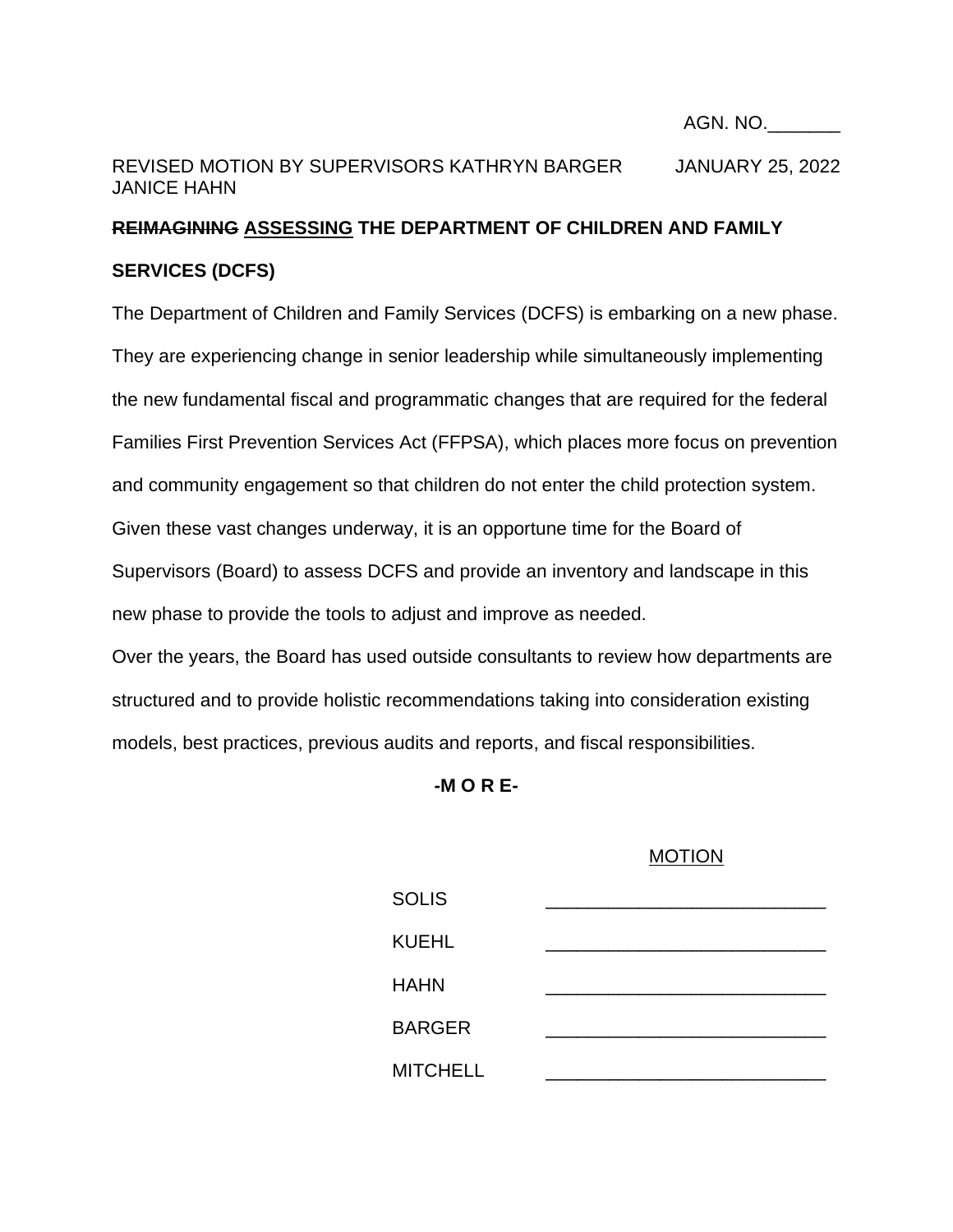## **Page 2 January 25, 2022**

On February 5, 2019, the Board adopted the "Optimization Motion" directing the Chief Executive Office (CEO) to engage a consultant to study the current structure of the Los Angeles County (County) departments and offices that administer economic and workforce development services and programs. The motion specified that these efforts should connect with a previously approved "Alignment Motion" and analysis on the progress on achieving workforce development alignment across the County. Currently a review and assessment of the Chief Information Officer (CIO) is underway by the CEO's office in response to the "Deployment and Integration of Information Technology Motion."

DCFS has been the subject of evaluations on specific issues. In November 2020, the Board approved a consultant to assess how the County's current child abuse prevention efforts can more effectively address racial inequities and systemic racism. That report, titled "Recommendations for Reimagining Child Welfare & Safety in Los Angeles County" spoke to persistent hinderances and the County's inability to implement a recurrent list of recommendations, which underscores that while the County has invested in several prevention efforts, it is not clear that these efforts have been set up to be successfully integrated and coordinated across departments. In addition, the report urges the County to consider the use of a centralized leadership structure to streamline, align, and proliferate equitable prevention programming across departments.

**-M O R E-**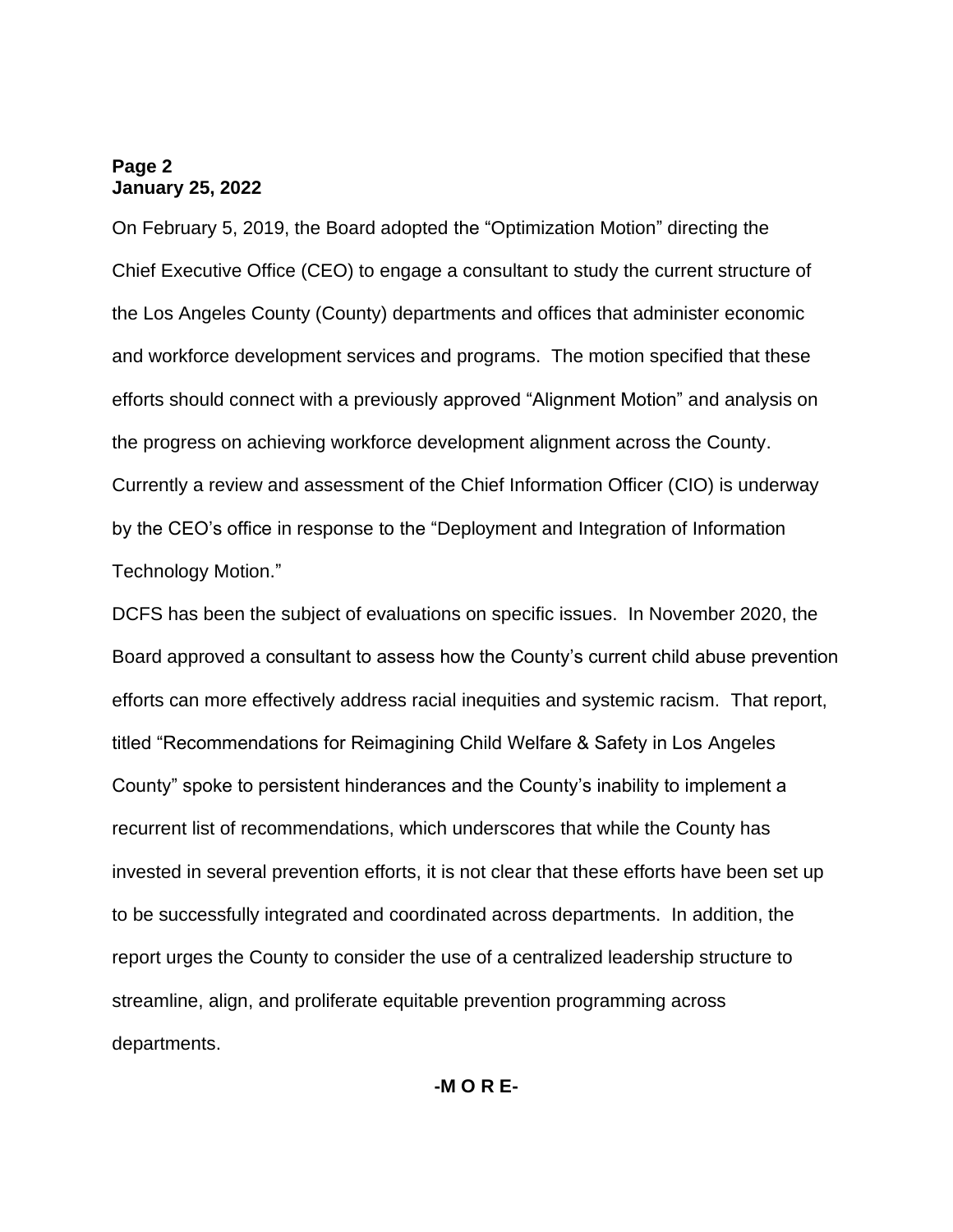## **Page 3 January 25, 2022**

As the recruitment of a new DCFS Director takes place amid FFPSA being implemented, it is a critical time to conduct a thorough evaluation and assessment of DCFS including its programs, services, financial status, organizational structure, and the impact being felt for social workers throughout DCFS.

**WE, THEREFORE, MOVE** that the Board of Supervisors (Board) direct the Chief Executive Office (CEO) and Auditor-Controller (A-C) to engage a consultant to perform a programmatic and management audit of the Department of Children and Family Services (DCFS) to review recent analyses and recommendations that may have been conducted as part of other efforts, among other things, evaluate the current programs as well as leadership/management structure and provide a comprehensive analysis with recommendations. The analysis and recommendations should be provided to the Board of Supervisors in writing in 90 days and include input from the Youth Commission, the Office of Child Protection, the Children and Families' Commission, and pertinent County Departments' that work closely with DCFS such as DMH, DPSS, and Probation. The audit and analysis should include, but not be limited to:

a. Current inventory and list that indexes and helps define the stated short-term and long-term purpose of each program, including number of employees, hierarchy of reporting structure, number of children and families served, community engagement, budget implications, and how outcome data is collected for the following: